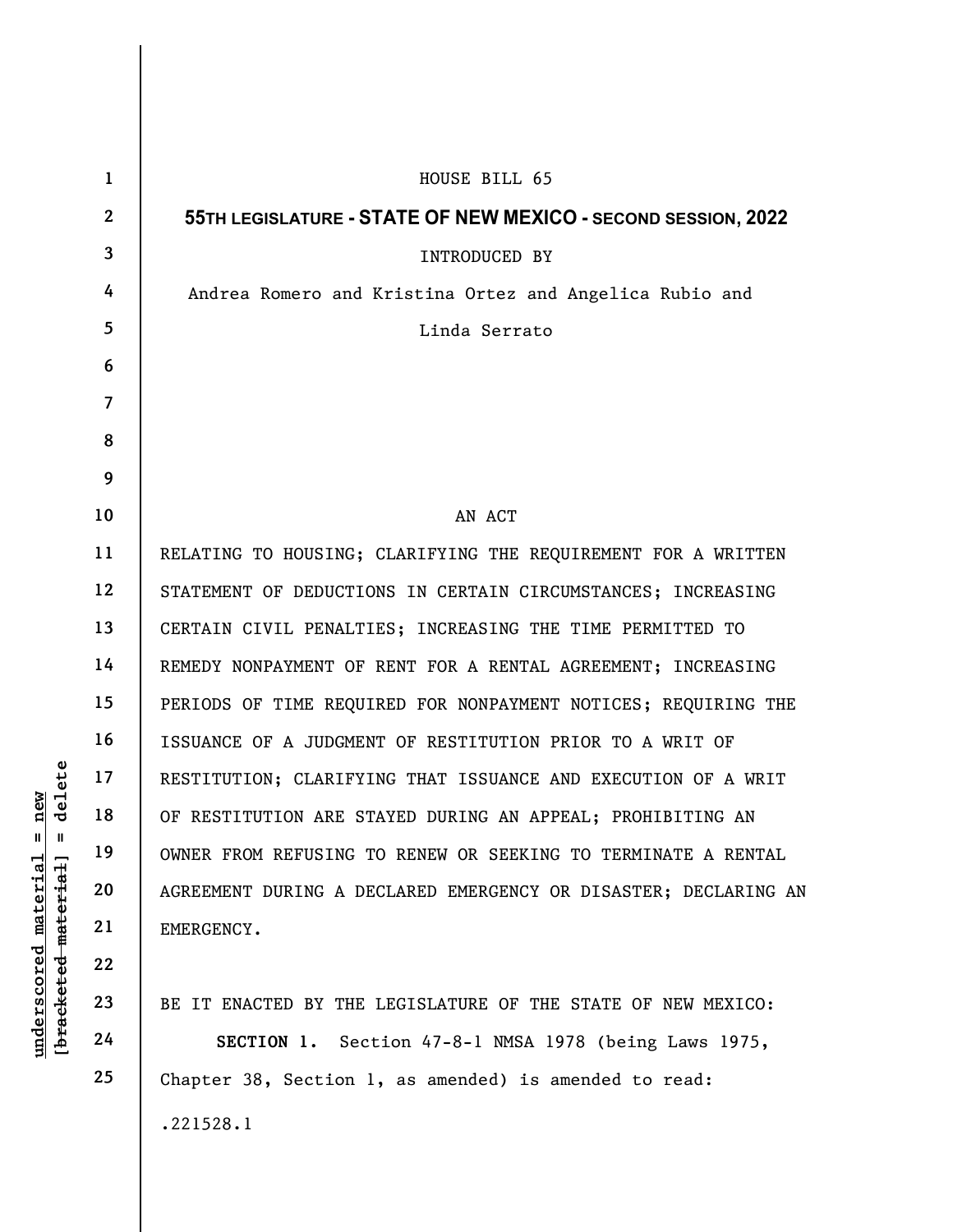|                                   | $\mathbf{1}$             | "47-8-1. SHORT TITLE.--[ <del>Sections 47-8-1 through 47-8-51</del> ] |
|-----------------------------------|--------------------------|-----------------------------------------------------------------------|
|                                   | $\mathbf{2}$             | Chapter 47, Article 8 NMSA 1978 may be cited as the "Uniform          |
|                                   | 3                        | Owner-Resident Relations Act"."                                       |
|                                   | 4                        | SECTION 2. Section 47-8-15 NMSA 1978 (being Laws 1975,                |
|                                   | 5                        | Chapter 38, Section 15, as amended) is amended to read:               |
|                                   | 6                        | "47-8-15. PAYMENT OF RENT.--                                          |
|                                   | $\overline{\mathcal{L}}$ | The resident shall pay rent in accordance with<br>A.                  |
|                                   | 8<br>9                   | the rental agreement. In the absence of an agreement, the             |
|                                   |                          | resident shall pay as rent the fair rental value for the use of       |
|                                   | 10                       | the premises and occupancy of the dwelling unit.                      |
|                                   | 11                       | Rent is payable without demand or notice at the<br>B.                 |
|                                   | 12                       | time and place agreed upon by the parties. Unless otherwise           |
|                                   | 13                       | agreed, rent is payable at the dwelling unit. Unless otherwise        |
|                                   | 14                       | agreed, periodic rent is payable at the beginning of any term         |
|                                   | 15                       | of one month or less and otherwise in equal monthly                   |
|                                   | 16                       | installments at the beginning of each monthly period. The date        |
| delete                            | 17                       | of one month to the same date of the following month shall            |
| new                               | 18                       | constitute a term of one month.                                       |
| Ш<br>H                            | 19                       | C. Unless the rental agreement fixes a definite                       |
|                                   | 20                       | term, the residency is week-to-week in the case of a person who       |
| [ <del>bracketed material</del> ] | 21                       | pays weekly rent and in all other cases month-to-month.               |
| underscored material              | 22                       | If the rental agreement provides for the<br>$D$ .                     |
|                                   | 23                       | charging of a late fee and if the resident does not pay rent in       |
|                                   | 24                       | accordance with the rental agreement, the owner may charge the        |
|                                   | 25                       | resident a late fee in an amount not to exceed ten percent of         |
|                                   |                          | .221528.1                                                             |

 $- 2 -$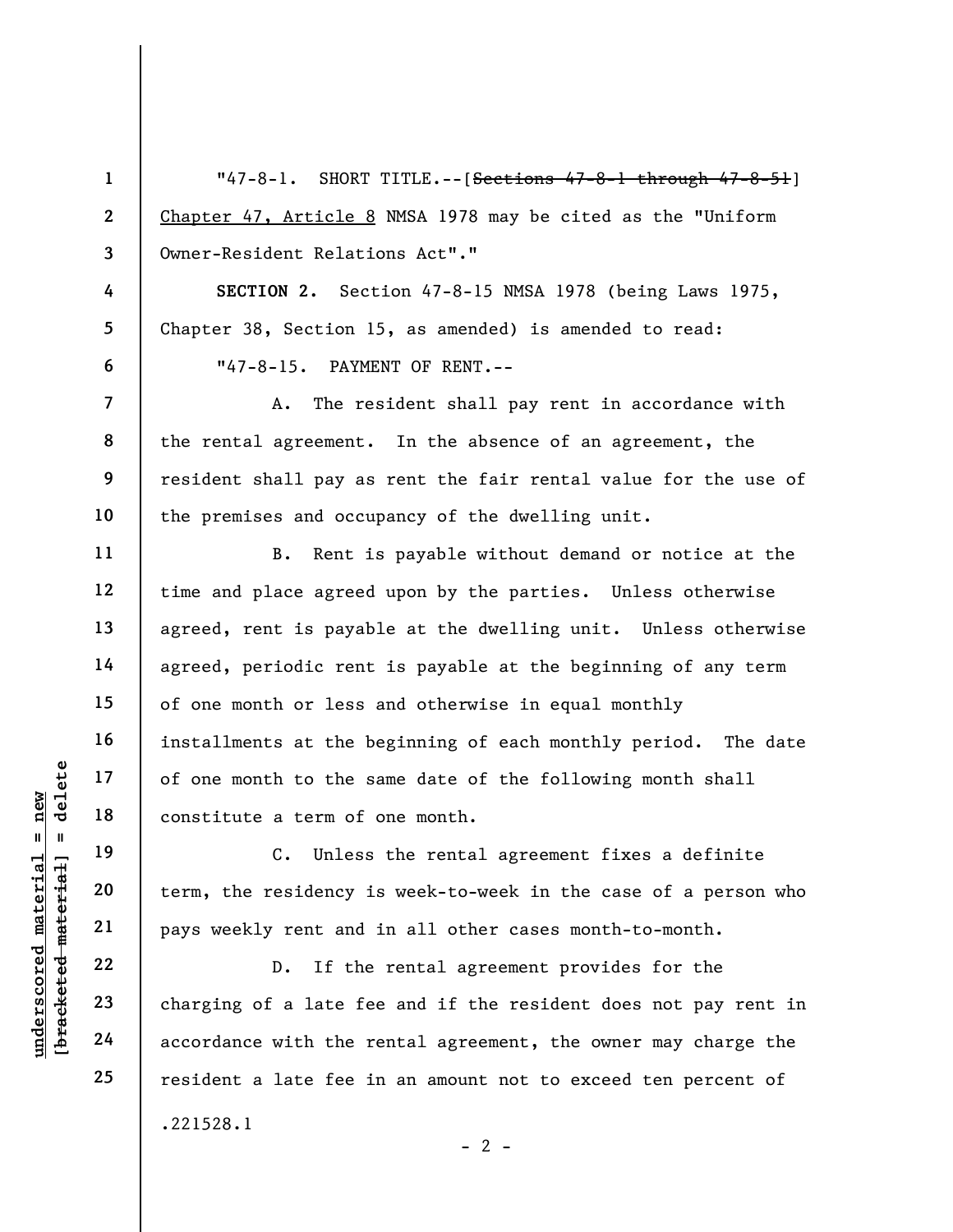1 2 3 4 5 6 7 8 9 the [total rent payment for each rental period that the resident is in default] monthly rent payment. If the resident's rent is subsidized by a government agency, the maximum late fee shall be ten percent of the portion of the rent that the resident pays for the dwelling unit and shall not include the portion paid by the government agency. To assess a late fee, the owner shall provide notice of the late fee charged no later than the last day of the next rental period immediately following the period in which the default occurred.

E. An owner may not assess a fee from the resident for occupancy of the dwelling unit by a reasonable number of guests for a reasonable length of time. This shall not preclude charges for use of premises or facilities other than the dwelling unit by guests.

understand material external payer of the series of the periodic resident of the periodic residency of the periodic residency of the periodic residency of the periodic residency of the periodic residency of the periodic re F. An owner may increase the rent payable by the resident in a month-to-month residency by providing written notice to the resident of the proposed increase at least thirty days prior to the periodic rental date specified in the rental agreement or, in the case of a fixed term residency, at least thirty days prior to the end of the term. In the case of a periodic residency of less than one month, written notice shall be provided at least one rental period in advance of the first rental payment to be increased.

G. Unless agreed upon in writing by the owner and the resident, a resident's payment of rent may not be allocated .221528.1  $-3 -$ 

10

11

12

13

14

15

16

17

18

19

20

21

22

23

24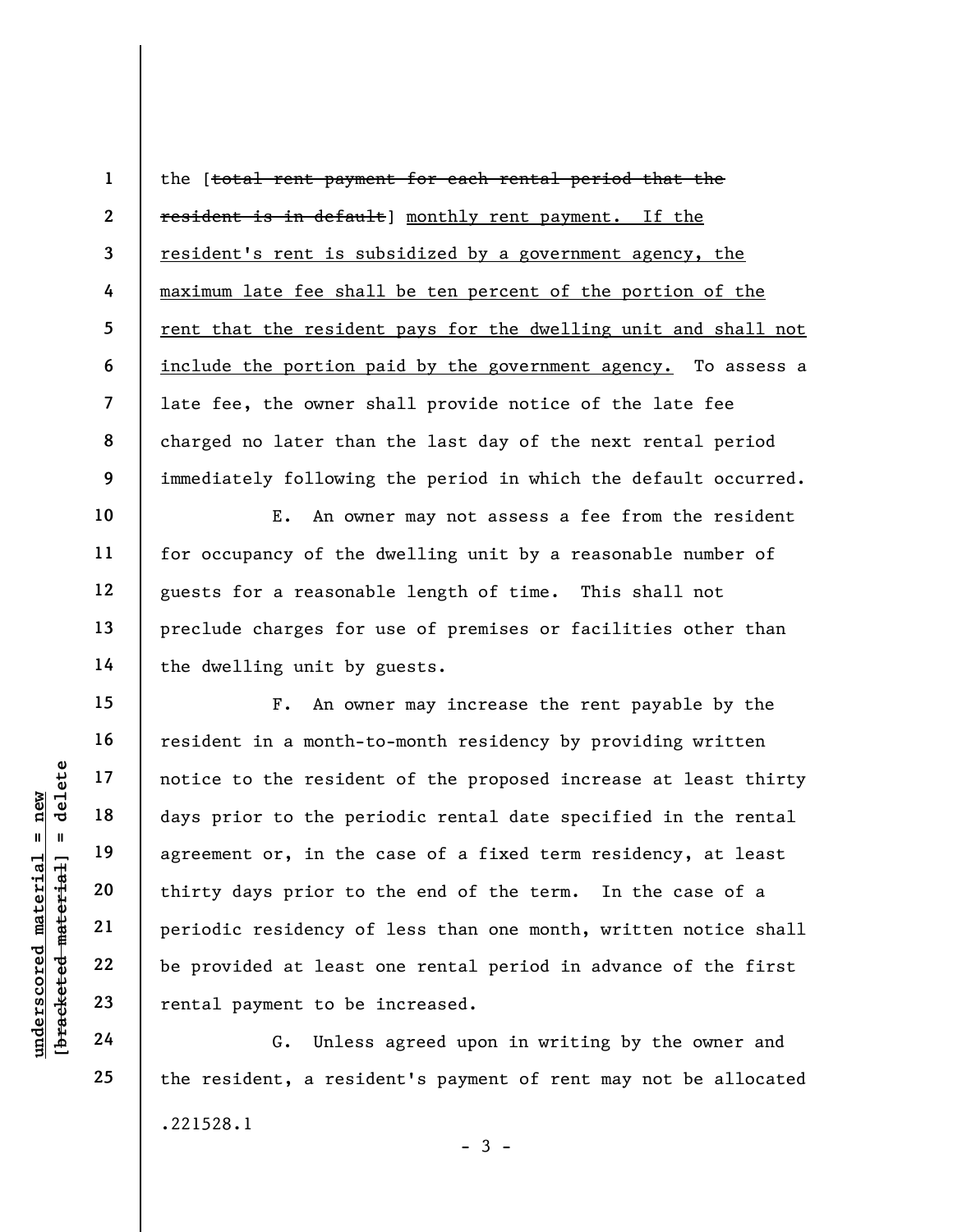1 to any deposits or damages.

2 3 4 5 6 H. For each cash or money order payment made by a resident or on a resident's behalf, an owner shall provide the resident a written or electronic receipt that shall include the amount of the payment, the date of payment and the resident's name."

SECTION 3. Section 47-8-18 NMSA 1978 (being Laws 1975, Chapter 38, Section 18, as amended) is amended to read: "47-8-18. DEPOSITS.--

underscored material = new [bracketed material] = delete A. An owner is permitted to demand from the resident a reasonable deposit to be applied by the owner to recover damages, if any, caused to the premises by the resident during  $[\frac{h}{h}$  the term of residency.  $[\frac{h}{h}]$  Under the terms of an annual rental agreement, if the owner demands or receives of the resident [such] a deposit in an amount greater than one month's rent, the owner shall be required to pay to the resident annually an interest equal to the passbook interest permitted to savings and loan associations in this state by the federal home loan bank board on such deposit.  $[2]$  Under the terms of a rental agreement of a duration less than one year, an owner shall not demand or receive from the resident [such] a deposit in an amount in excess of one month's rent.

B. It is not the intention of this section to include the last month's prepaid rent, which may be required by the rental agreement as a deposit as defined in Subsection  $[\frac{1}{p}]$ .221528.1  $- 4 -$ 

7

8

9

10

11

12

13

14

15

16

17

18

19

20

21

22

23

24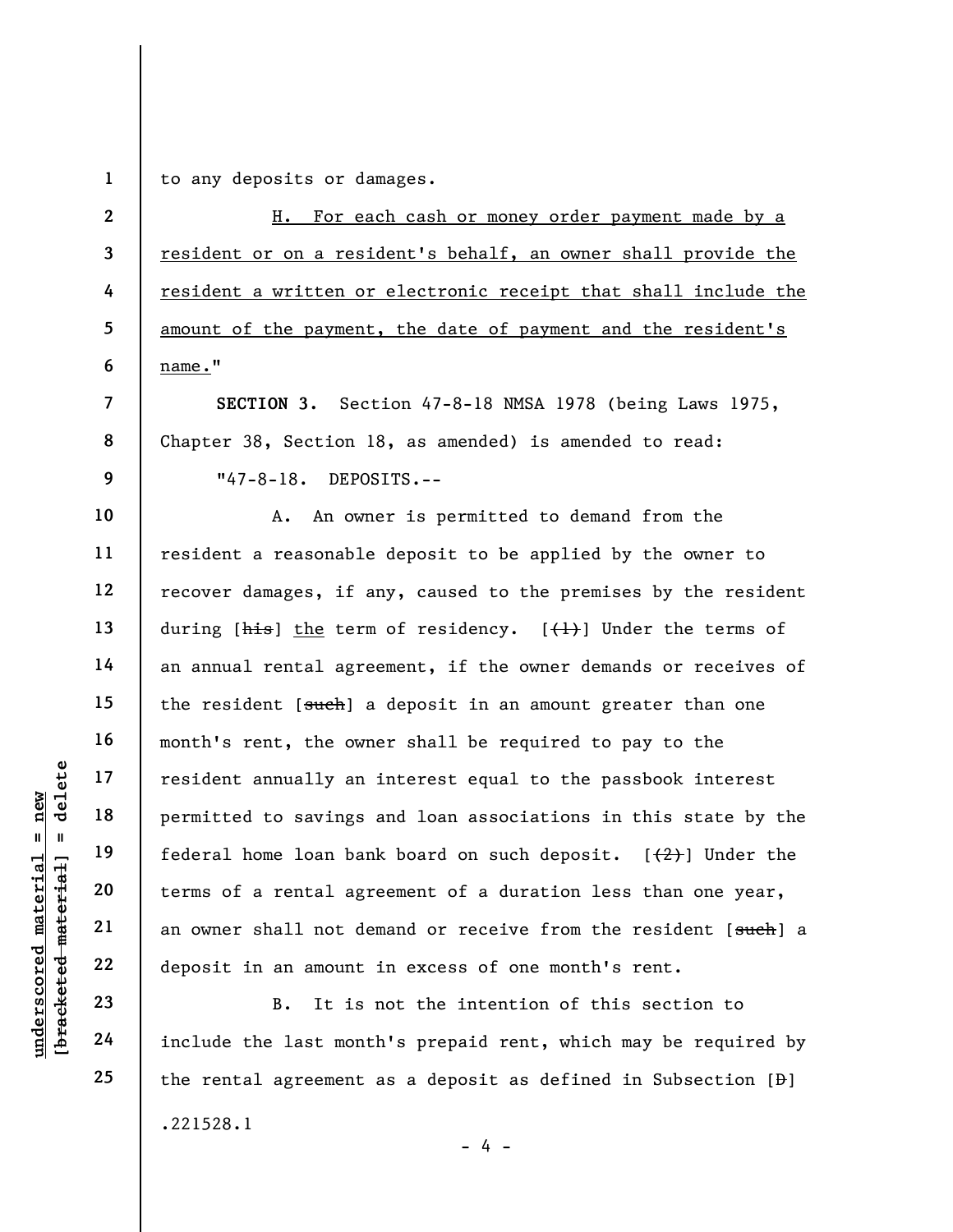E of Section 47-8-3 NMSA 1978. Any deposit as defined in [Paragraph (1) of] Subsection A of this section shall not be construed as prepaid rent.

underschieden material et al.<br>
19 and 19 and 19 and 19 and 19 and 19 and 19 and 19 and 19 and 19 and 19 and 19 and 19 and 19 and 19 and 19 and 19 and 19 and 19 and 19 and 19 and 19 and 19 and 19 and 19 and 19 and 19 and 19 4 5 6 7 8 9 10 11 12 13 14 15 16 17 18 19 20 21 22 23 24 25 C. Upon termination of the residency, property or money held by the owner as deposits may be applied by the owner to the payment of rent and the amount of damages [which] that the owner has suffered by reason of the resident's noncompliance with the rental agreement or Section 47-8-22 NMSA 1978. No deposit shall be retained to cover normal wear and tear. In the event actual cause exists for retaining any portion of the deposit for nonpayment of rent, late fees, utilities, repairs, cleaning or other legitimate damages or charges, the owner shall provide the resident with an itemized written list of the deductions from the deposit and the balance of the deposit, if any, within thirty days of the date of termination of the rental agreement or resident departure, whichever is later. The owner is deemed to have complied with this section by mailing, emailing or hand delivering the statement and any payment required to the last known address of the resident. [Nothing in this section shall preclude the owner from retaining portions of the deposit for nonpayment of rent or utilities, repair work or other legitimate damages] If the statement and any payment are mailed but returned as undeliverable or if the last known address is the vacated dwelling unit, the owner shall mail, email or hand deliver at .221528.1

1

2

3

 $- 5 -$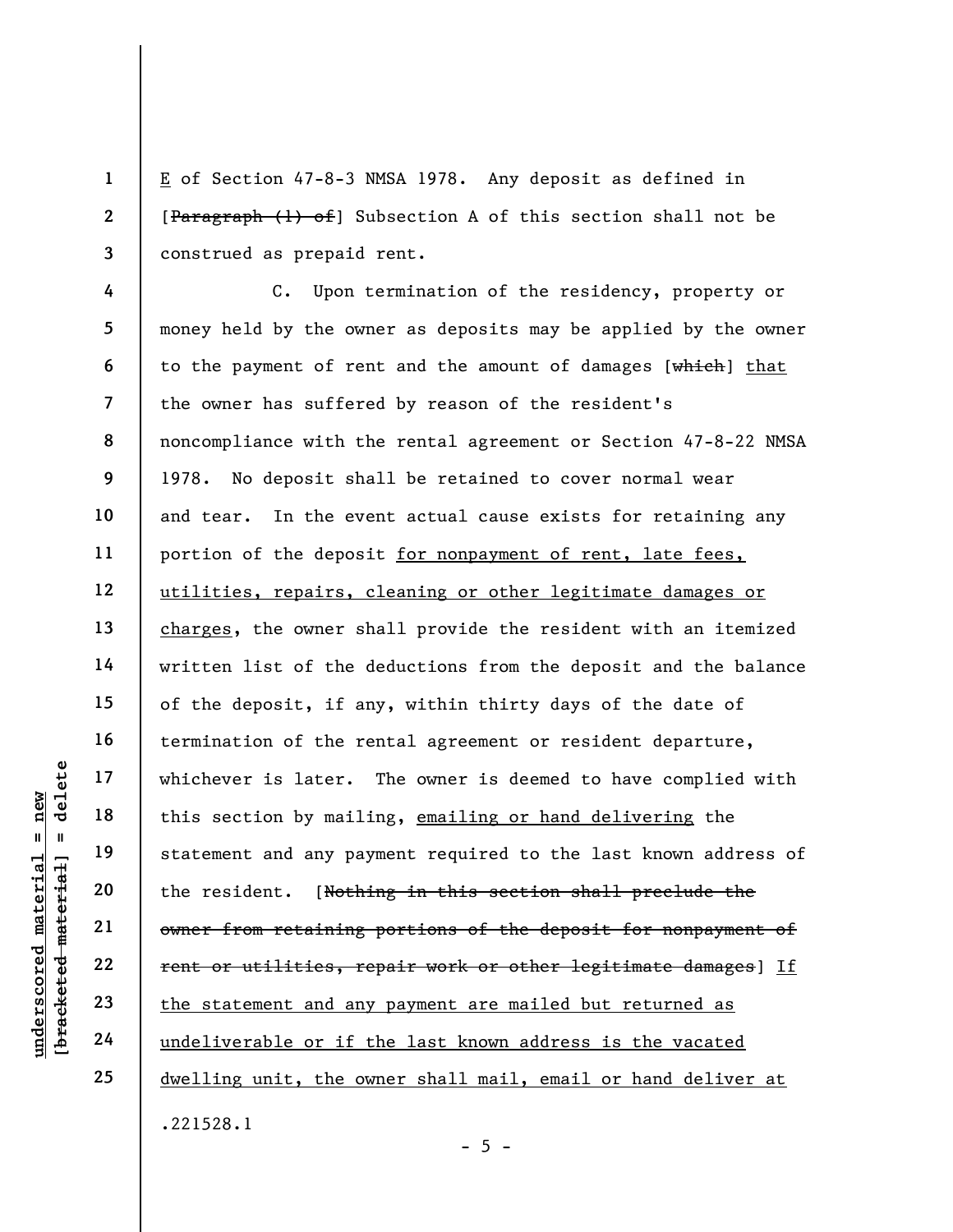underschied material material extend through the distribution of the costs and reasonable<br>distribution age of the costs and reasonable<br>distribution age of the costs and reasonable<br>independent action age<br>of the costs and re 1 2 3 4 5 6 7 8 9 10 11 12 13 14 15 16 17 18 19 20 21 22 23 24 25 least one additional notice if an alternative address has been provided to the owner by the resident or the resident's representative. D. If the owner fails to provide the resident with a written statement of deductions from the deposit and the balance shown by the statement to be due, within thirty days of the termination of the tenancy, the owner: (1) shall forfeit the right to withhold any portion of the deposit for any charge, including rent other than the minimum periodic payment due under the lease for a dwelling accrued through the date of termination or resident departure, whichever is later, late fees, utilities, repairs, cleaning or other damages or charges; (2) shall forfeit the right to assert  $[3.8]$  a counterclaim in [ $\frac{amy}{am}$ ] an action brought to recover that deposit; (3) shall be liable to the resident for court costs and reasonable [attorneys<sup>1</sup>] attorney fees; and (4) shall forfeit the right to assert an independent action against the resident for [damages to the rental property] any charge, including rent other than the minimum periodic payment due under the lease for a dwelling accrued through the date of termination or resident departure, whichever is later, late fees and other penalties, utilities, repairs, cleaning or other damages or charges. Notwithstanding .221528.1

 $- 6 -$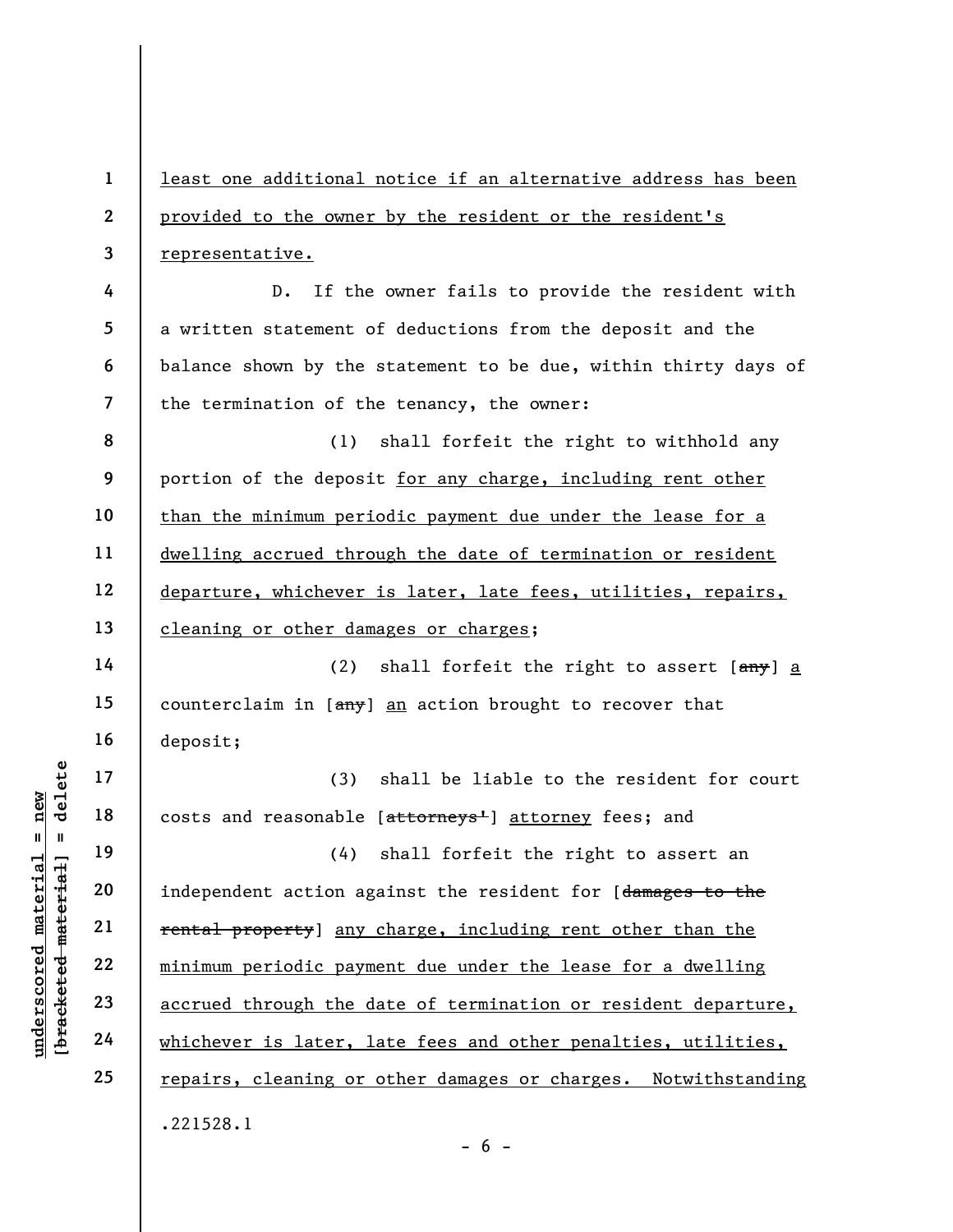any other provision of law, nothing in this section shall prevent the owner from retaining a portion of the deposit or bringing a separate action for the minimum periodic payment due under the lease for a dwelling actually due prior to the resident vacating the premises.

E. An owner who [in bad faith] retains a deposit, or any portion thereof, knowing that retention to be in violation of this section is liable to the resident for a civil penalty in the amount of [two hundred fifty dollars (\$250) payable to the resident] twice the amount improperly withheld."

SECTION 4. Section 47-8-33 NMSA 1978 (being Laws 1975, Chapter 38, Section 33, as amended) is amended to read:

"47-8-33. BREACH OF AGREEMENT BY RESIDENT AND RELIEF BY OWNER.--

underscored material = new [bracketed material] = delete A. Except as provided in the Uniform Owner-Resident Relations Act, if there is noncompliance with Section 47-8-22 NMSA 1978 materially affecting health and safety or upon the initial material noncompliance by the resident with the rental agreement or  $[\frac{any}{2}]$  a separate agreement, the owner shall deliver a written notice to the resident specifying the acts and omissions constituting the breach, including the dates and specific facts describing the nature of the alleged breach, and stating that the rental agreement will terminate upon a date not less than seven days after receipt of the notice if the breach is not remedied in seven days.

.221528.1

1

2

3

4

5

6

7

8

9

10

11

12

13

14

15

16

17

18

19

20

21

22

23

24

25

- 7 -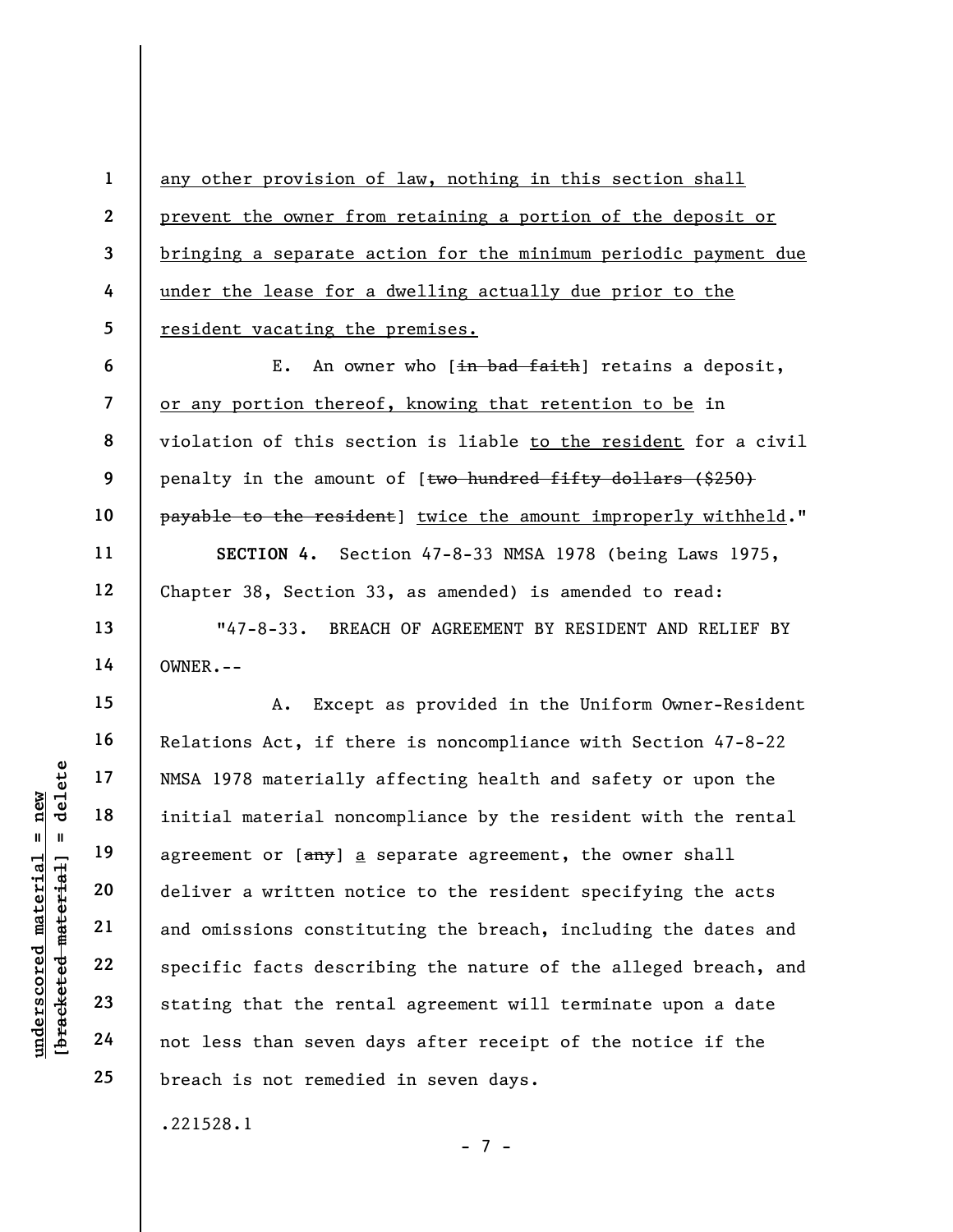8 B. Upon the second material noncompliance with the rental agreement or any separate agreement by the resident, within six months of the initial breach, the owner shall deliver a written notice to the resident specifying the acts and omissions constituting the breach, including the dates and specific facts describing the nature of the alleged breach, and stating that the rental agreement shall terminate upon a date not less than seven days after receipt of the notice. If the subsequent breach occurs more than six months after the initial breach, it shall constitute an initial breach for purposes of applying the provisions of this section.

C. The initial notice provided in this section shall state that the rental agreement will terminate upon the second material noncompliance with the rental agreement or any separate agreement by the resident, within six months of the initial breach. To be effective, [any] a notice pursuant to this subsection shall be given within thirty days of the breach or knowledge thereof.

underscored material = new [bracketed material] = delete D. If rent is unpaid when due and the resident fails to pay rent within [three] eleven days after written notice from the owner of nonpayment, [and his] the owner may terminate the rental agreement pursuant to this subsection. The notice shall state the owner's intention to terminate the rental agreement. The owner may terminate the rental agreement and the resident shall [immediately deliver possession of the .221528.1

- 8 -

1

2

3

4

5

6

7

9

10

11

12

13

14

15

16

17

18

19

20

21

22

23

24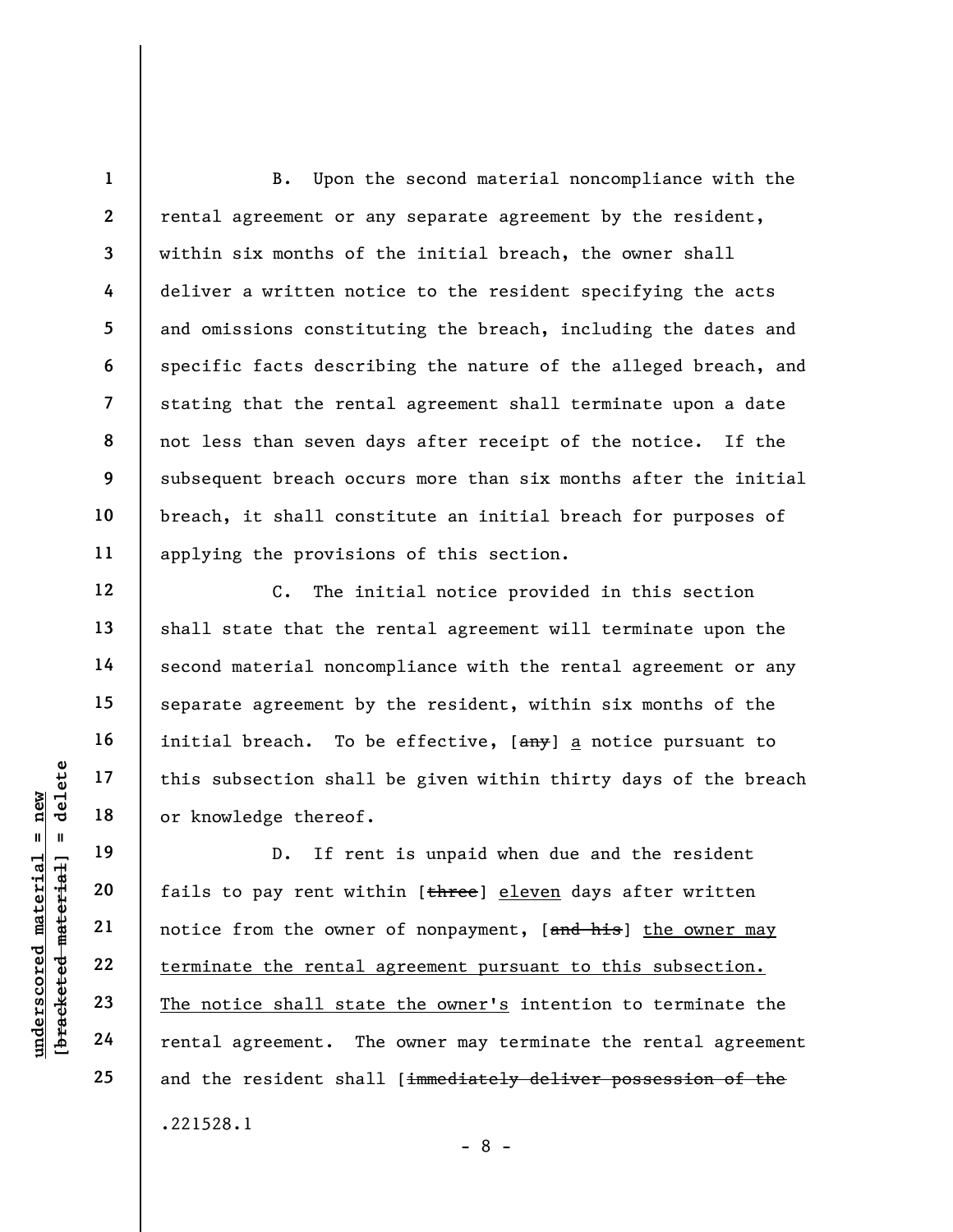1 2 3 4 5 6 dwelling unit; provided that] deliver possession of the dwelling unit or seek redress in court in response to the owner's action for writ of restitution. The tender of the full amount due, in the manner stated in the notice, prior to the expiration of the [three-day] eleven-day notice shall bar any action for nonpayment of rent.

7 8 9 E. In any court action for possession for nonpayment of rent or other charges where the resident disputes the amount owed because:

10 11 (1) the resident has abated rent pursuant to Section 47-8-27.2 or 47-8-4 NMSA 1978; or

under 17<br>
under 18<br>
under 19<br>
under 19<br>
20<br>
under 19<br>
21<br>
under 19<br>
22<br>
23<br>
under 19<br>
24<br>
under 19<br>
under 19<br>
under 19<br>
under 19<br>
under 19<br>
under 19<br>
under 19<br>
under 19<br>
under 19<br>
under 19<br>
under 19<br>
under 19<br>
under 19<br>
un 12 13 14 15 16 17 18 19 20 21 22 23 24 (2) the owner has allocated rent paid by the resident as payment for damages to the premises, then, if the owner is the prevailing party, the court shall enter a [writ of restitution] judgment conditioned upon the right of the resident to remedy by depositing the judgment amount with the court within [three] twenty-one days of entry of judgment. If the resident has satisfied the judgment within [three] twentyone days, the [writ] judgment shall be vacated and the petition as to that issue shall be dismissed. If the resident has not satisfied the judgment [within three days, the owner may execute upon the writ without further order of the court] as set by the court, the court shall issue the writ of restitution without further order.

> F. Except as provided in the Uniform Owner-Resident .221528.1

25

 $-9 -$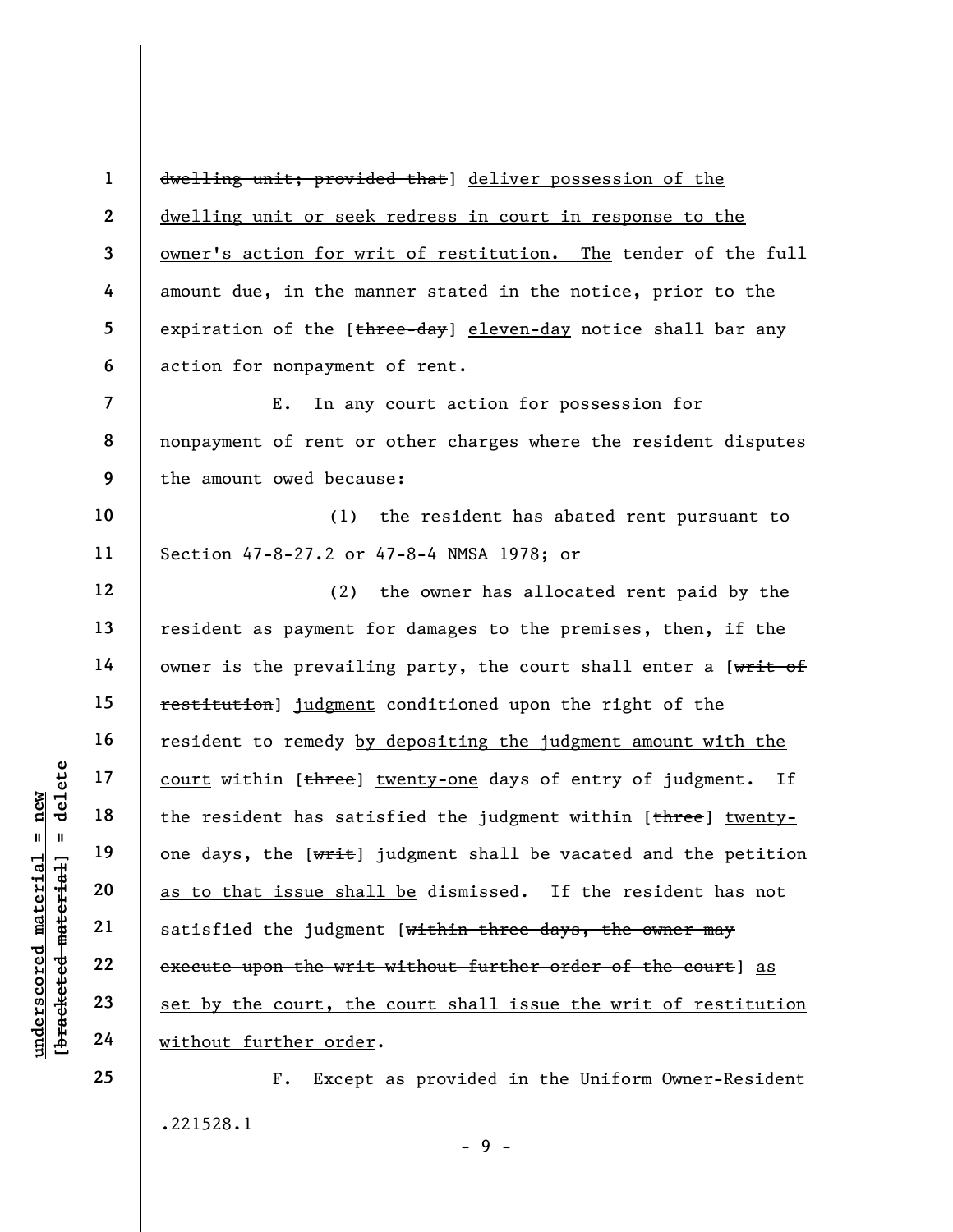Relations Act, the owner may recover damages and obtain injunctive or other relief for [any] noncompliance by the resident with the rental agreement or this section or Section 47-8-22 NMSA 1978.

8 9 G. In a judicial action to enforce a remedy for which prior written notice is required, relief may be granted based only upon the grounds set forth in the written notice served; provided, however, that this shall not bar a defendant from raising any and all defenses or counterclaims for which written notice is not otherwise required by the Uniform Owner-Resident Relations Act.

H. When the last day for remedying any breach pursuant to written notice required under the Uniform Owner-Resident Relations Act occurs on a weekend or federal holiday, the period to remedy shall be extended until the next day that is not a weekend or federal holiday.

under 17<br>
under 18<br>
another person in the<br>
knowingly committing<br>
deliver a written not<br>
place and nature of t<br>
violation and that th<br>
23<br>
date not less than th<br>
24<br>
J. In any I. If the resident knowingly commits or consents to another person in the dwelling unit or on the premises knowingly committing a substantial violation, the owner shall deliver a written notice to the resident specifying the time, place and nature of the act constituting the substantial violation and that the rental agreement will terminate upon a date not less than three days after receipt of the notice.

J. In any action for possession [under] pursuant to Subsection I of this section, it shall be a defense that the .221528.1  $- 10 -$ 

1

2

3

4

5

6

7

10

11

12

13

14

15

16

17

18

19

20

21

22

23

24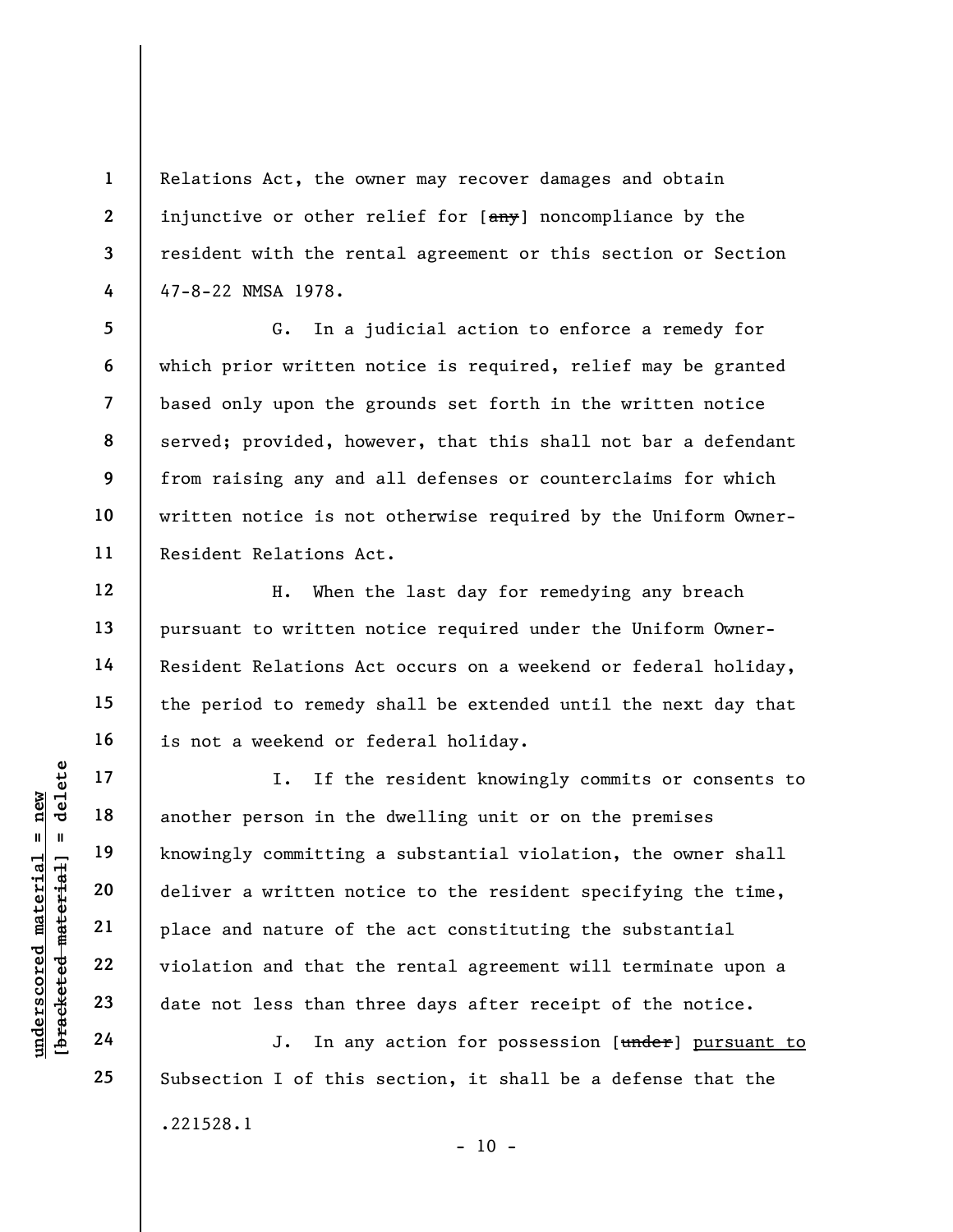1 2 3 4 5 6 7 8 9 resident is a victim of domestic violence. If the resident has filed for or secured a temporary domestic violence restraining order as a result of the incident that is the basis for the termination notice or as a result of a prior incident, the writ of restitution shall not issue. In all other cases [where] in which domestic violence is raised as a defense, the court shall have the discretion to evict the resident accused of the violation, while allowing the tenancy of the remainder of the residents to continue undisturbed.

K. In any action for possession [under] pursuant to Subsection I of this section, it shall be a defense that the resident did not know of, and could not have reasonably known of or prevented, the commission of a substantial violation by any other person in the dwelling unit or on the premises.

L. In  $[\frac{an}{an}]$  any action for possession  $[\frac{under}{ad}]$ pursuant to Subsection I of this section, it shall be a defense that the resident took reasonable and lawful actions in defense of [himself] the resident, others or [his] the resident's property.

understand material that the resident too of [himself] the resident too of [himself] the resident of the resident of this property.<br>
We can be also to meet to a serive of this action was frivolous and 23 and the subject to M. In any action for possession [under] pursuant to Subsection I of this section, if the court finds that the action was frivolous or brought in bad faith, the petitioner shall be subject to a civil penalty equal to two times the amount of the monthly rent, plus damages and costs."

> SECTION 5. Section 47-8-37 NMSA 1978 (being Laws 1975, .221528.1 - 11 -

10

11

12

13

14

15

16

17

18

19

20

21

22

23

24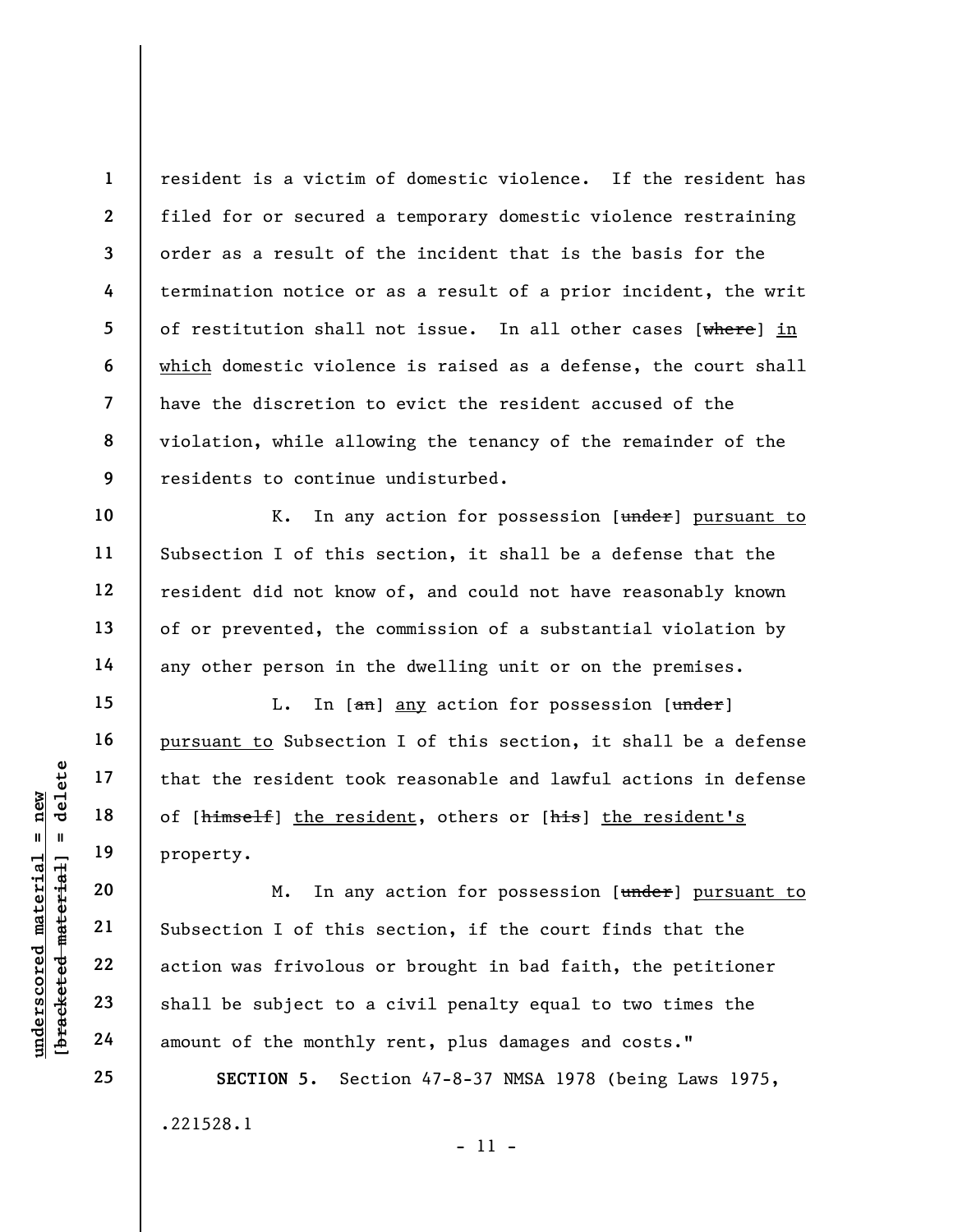1 Chapter 38, Section 37) is amended to read:

"47-8-37. NOTICE OF TERMINATION AND DAMAGES.--

A. The owner or the resident may terminate a weekto-week residency by a written notice given to the other at least seven days prior to the termination date specified in the notice.

B. The owner or the resident may terminate a monthto-month residency by a written notice given to the other at least thirty days prior to the periodic rental date specified in the notice.

underscored material = new [bracketed material] = delete C. If the resident remains in possession without the owner's consent after expiration of the term of the rental agreement or its termination, the owner may bring an action for possession, and, if the resident's holdover is willful and not in good faith, the owner, in addition, may recover the damages sustained by [him] the owner and reasonable [attorney's] attorney fees. If the owner consents to the resident's continued occupancy, Subsection C of Section [15 of the Uniform Owner-Resident Relations Act] 47-8-15 NMSA 1978 applies."

SECTION 6. Section 47-8-39 NMSA 1978 (being Laws 1975, Chapter 38, Section 39, as amended) is amended to read:

"47-8-39. OWNER RETALIATION PROHIBITED.--

A. An owner may not retaliate against a resident who is in compliance with the rental agreement and not otherwise in violation of any provision of the Uniform Owner- .221528.1  $- 12 -$ 

2

3

4

5

6

7

8

9

10

11

12

13

14

15

16

17

18

19

20

21

22

23

24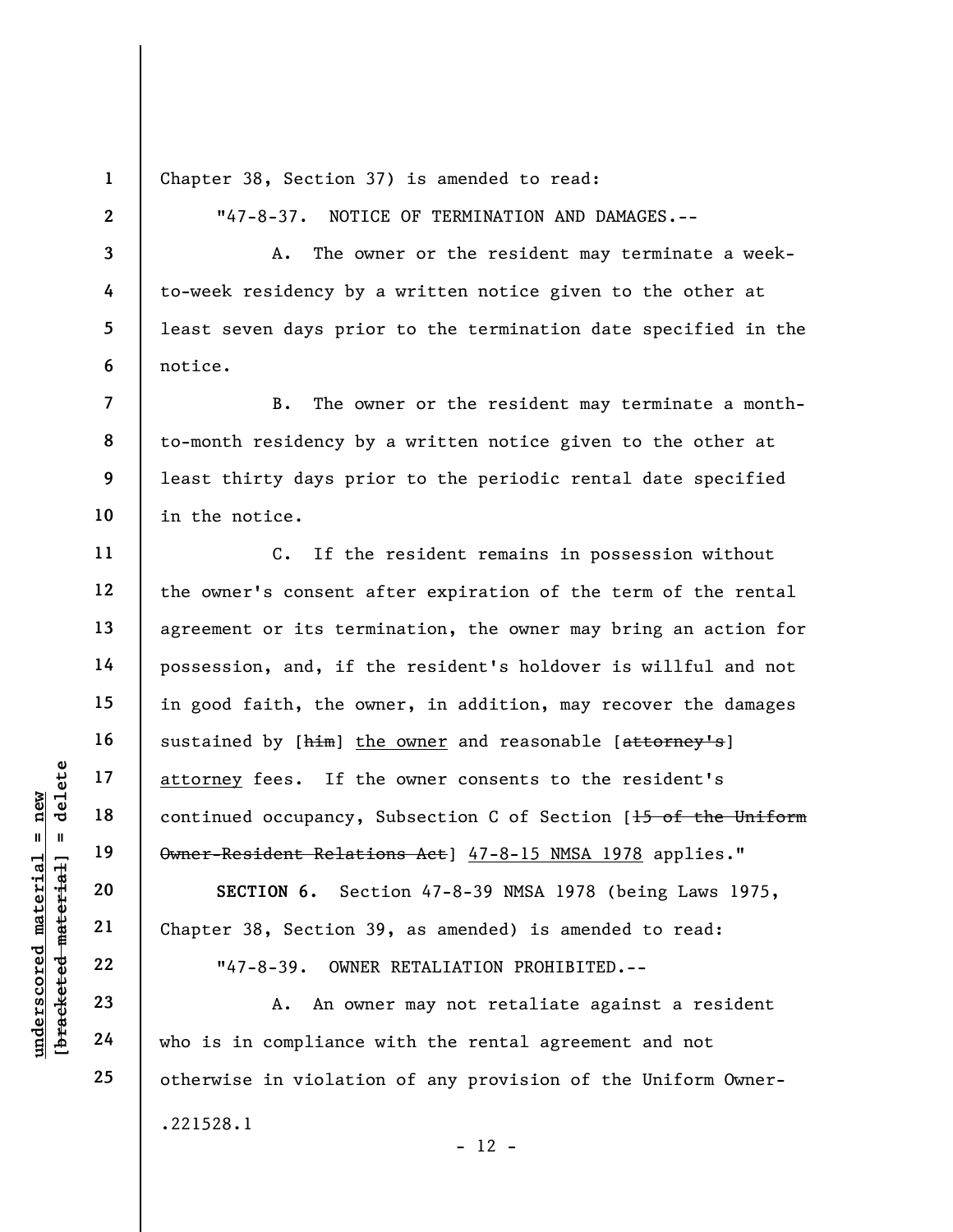understand material spaces is the complete that and the Uniform Owner-<br>
under the Uniform Owner-<br>
order or regulation g<br>
including when the re<br>
complaint to the owner<br>
22<br>
under the Uniform Owner-<br>
22<br>
23<br>
1978 <u>or any oth</u> 1 2 3 4 5 6 7 8 9 10 11 12 13 14 15 16 17 18 19 20 21 22 23 24 25 Resident Relations Act. [by increasing rent, decreasing services or by bringing or threatening to bring an action for possession because] A resident may prove retaliation if: (1) an owner brings or threatens to bring an action for possession, decreases services, increases rent, refuses to renew a rental agreement or serves a notice of termination under Section 47-8-37 NMSA 1978; and (2) the resident has within the previous six months:  $[\frac{1}{1}]$  (a) complained to a government agency charged with responsibility for enforcement of a minimum building or housing code of a violation applicable to the premises materially affecting health and safety;  $[\frac{2}{2}]$  (b) organized or become a member of a residents' union, association or similar organization;  $[\frac{(3)}{3}]$  (c) acted in good faith to exercise [his] the resident's rights provided [under] pursuant to the Uniform Owner-Resident Relations Act or any other law, order or regulation governing owner-resident relations, including when the resident makes a written request or complaint to the owner to make repairs to comply with the owner's obligations [under] pursuant to Section 47-8-20 NMSA 1978 or any other law, order or regulation governing owner-resident relations;  $[\frac{4}{4}]$  (d) made a fair housing complaint

.221528.1

 $- 13 -$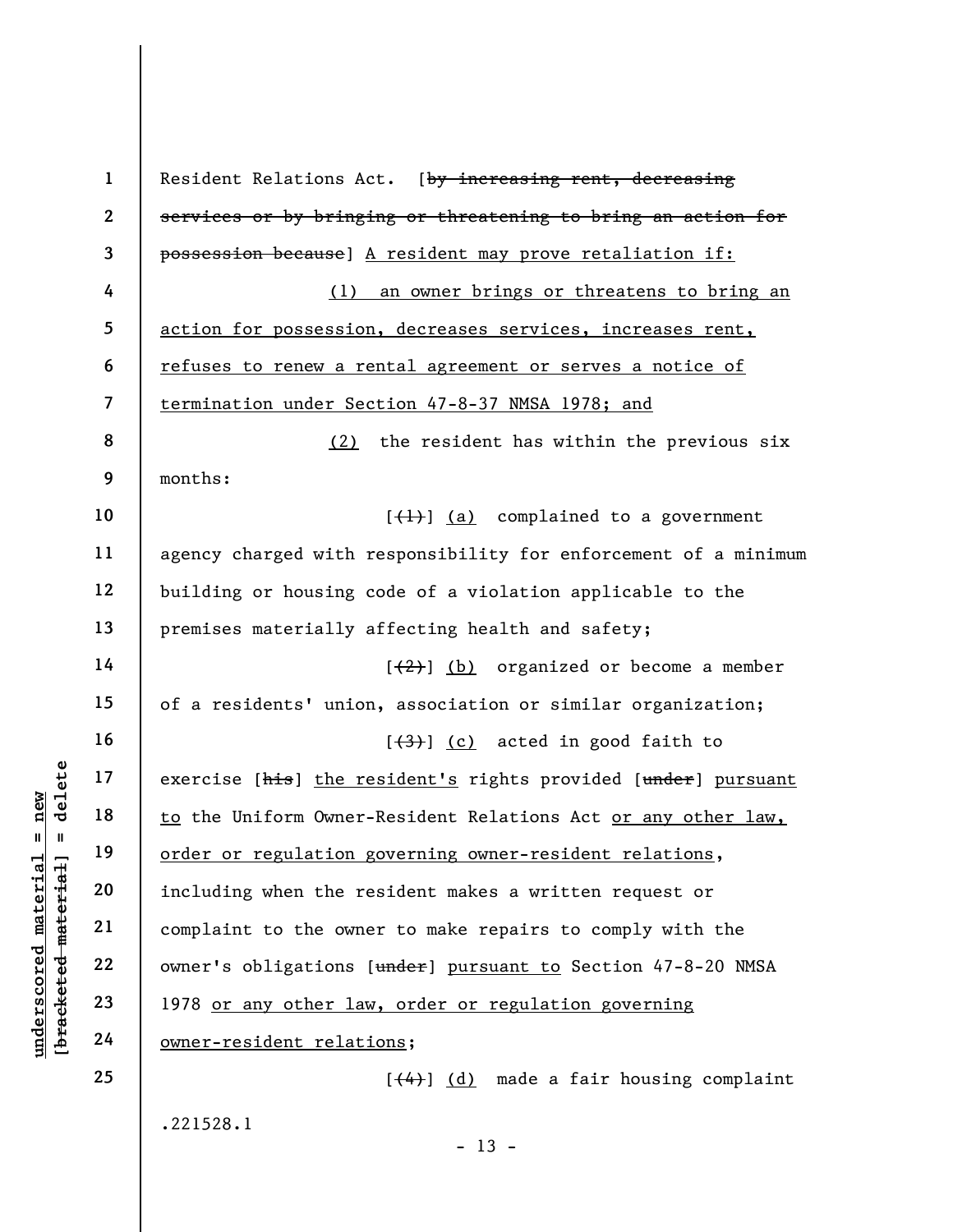underscored material = new [bracketed material] = delete 1 2 3 4 5 6 7 8 9 10 11 12 13 14 15 16 17 18 19 20 21 22 23 24 25 to a government agency charged with authority for enforcement of laws or [regulations] rules prohibiting discrimination in rental housing;  $[\frac{1}{5}]$  (e) prevailed in a lawsuit as either plaintiff or defendant or has a lawsuit pending against the owner relating to the residency;  $[ (6) ]$  (f) testified on behalf of another resident; [or  $(7)$ ] (g) abated rent in accordance with the provisions of Section 47-8-27.1 or 47-8-27.2 NMSA 1978; (h) complained to a gas, electric or water utility company about the functioning or safety of a mechanical device, utility service or owner-supplied appliance; or (i) requested a reasonable accommodation for disability under the federal Fair Housing Act, Section 504 of the federal Rehabilitation Act of 1973, the federal Americans with Disabilities Act of 1990, the Human Rights Act or any other applicable federal, state or local fair housing or human rights law. B. If the owner acts in violation of Subsection A of this section, the resident  $[i]$  shall be entitled to the remedies provided in Section 47-8-48 NMSA 1978 and the violation shall be a defense in [any] an action against [him] the resident for possession. .221528.1

 $- 14 -$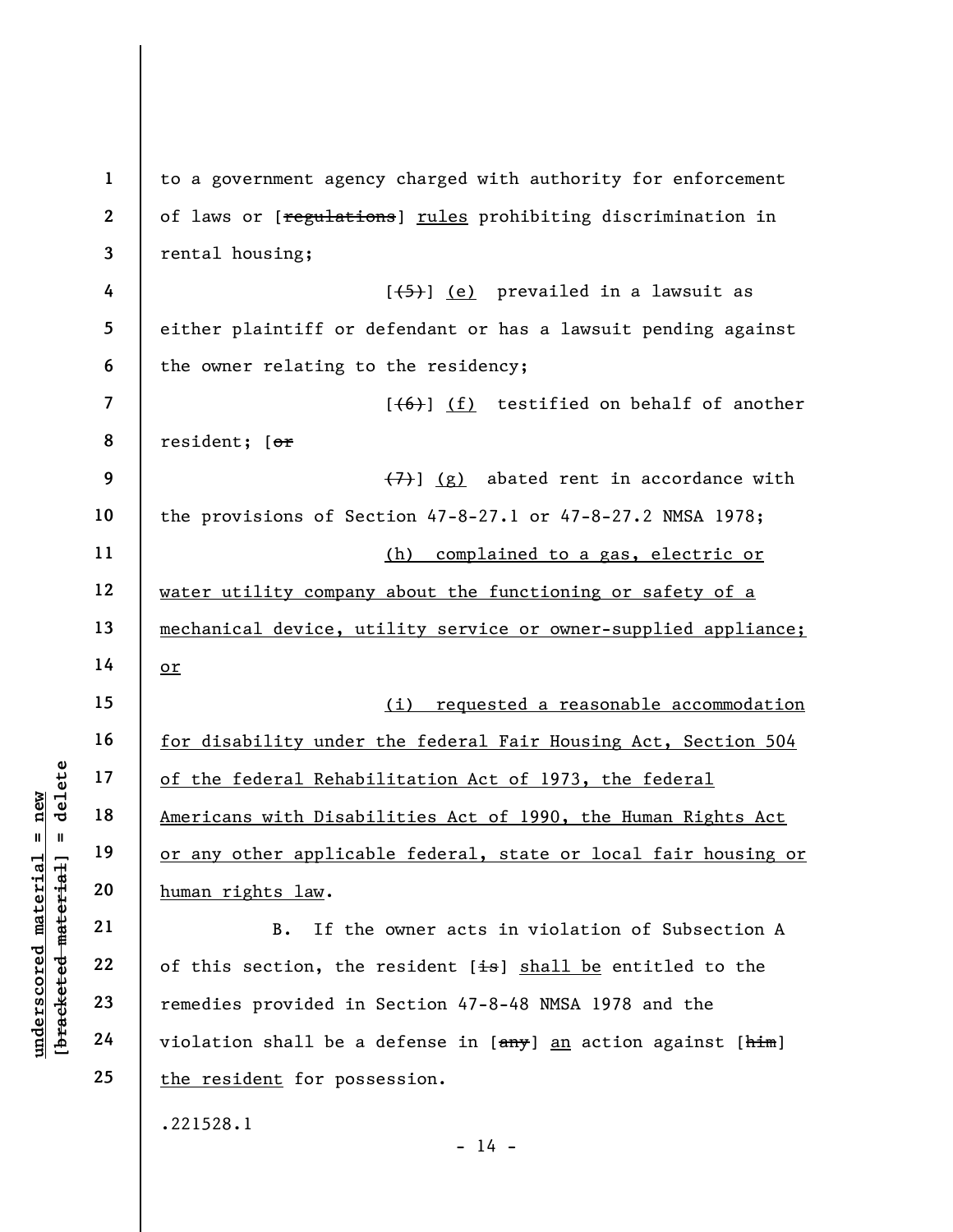1 2 3 4 5 6 7 8 9 C. Notwithstanding the provisions of Subsection A of this section, the owner may increase the rent or change services upon appropriate notice at the end of the term of the rental agreement or as provided [under] pursuant to the terms of the rental agreement if the owner can establish that the increased rent or changes in services are consistent with those imposed on other residents of similar rental units and are not directed at the particular resident, but are uniform. D. The order of proof for any action or affirmative

defense under this section shall be that the resident shall be required to prove that the resident has engaged in conduct protected by this section. The owner shall then be required to articulate a reason for the action that is not protected by this section, and the resident shall then be required to prove that the reason given by the owner is a pretext for retaliation prohibited by this section."

SECTION 7. Section 47-8-40 NMSA 1978 (being Laws 1975, Chapter 38, Section 40, as amended) is amended to read: "47-8-40. ACTION FOR POSSESSION BY OWNER.--

underscored material = new [bracketed material] = delete A. Notwithstanding Subsections A, [and] B and C of Section 47-8-39 NMSA 1978, an owner may bring an action for possession, and dispute a claim of retaliation asserted by the tenant, if:

(1) the violation of the applicable minimum building or housing code was caused primarily by lack of .221528.1  $- 15 -$ 

23 24

25

10

11

12

13

14

15

16

17

18

19

20

21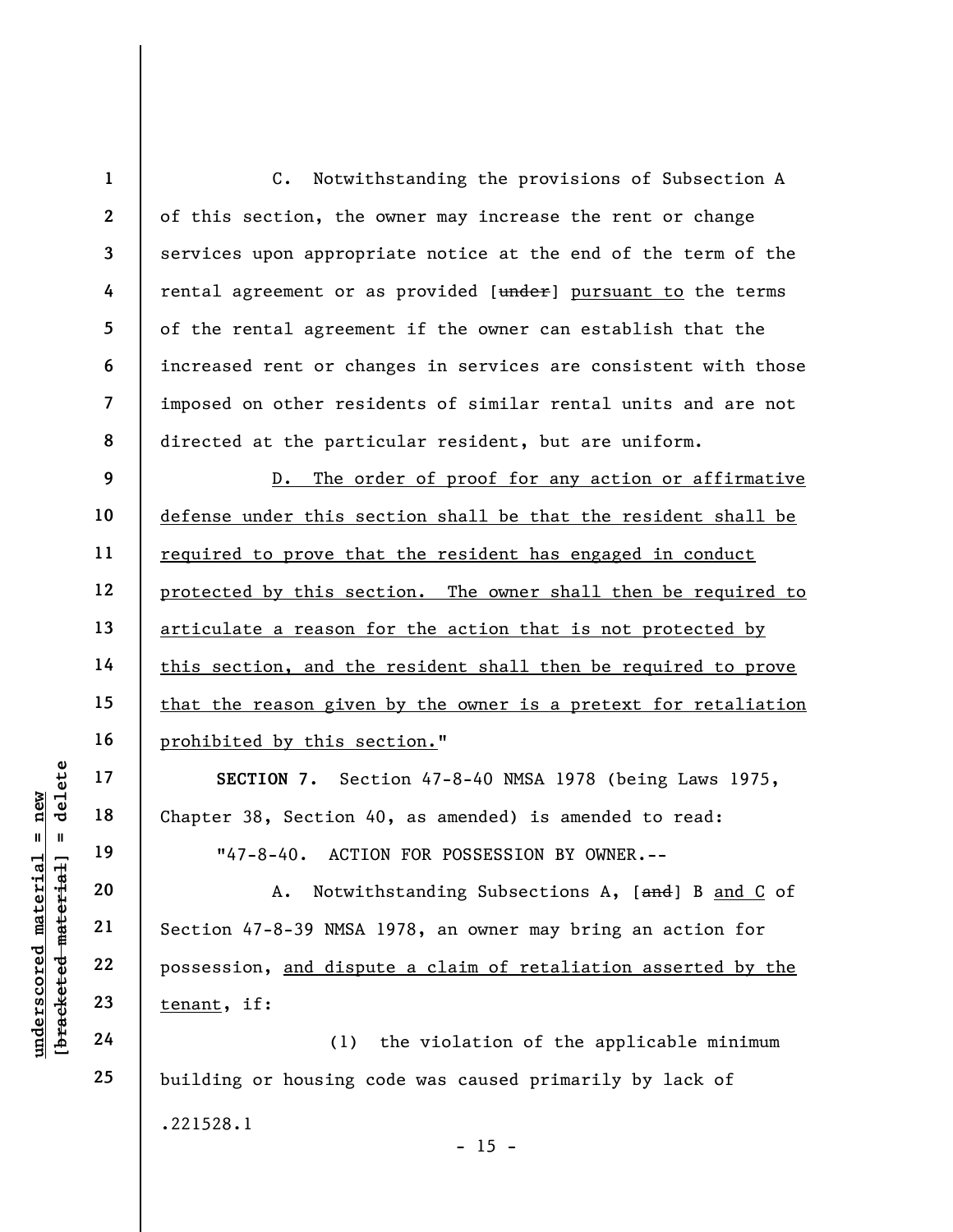1 2 3 reasonable care by the resident or other person in [his] the resident's household or upon the premises with the resident's consent;

(3) there is a material noncompliance with the rental agreement that would otherwise give rise to the owner's right to terminate the rental agreement;

(2) the resident is in default in rent;

8 9 10 (4) a resident knowingly commits or consents to any other person in the dwelling unit or on the premises knowingly committing a substantial violation; or

(5) compliance with the applicable building or housing code requires alteration, remodeling or demolition that would effectively deprive the resident of use of the dwelling unit.

B. The maintenance of an action under Subsection A of this section does not release the owner from liability under Section 47-8-20 NMSA 1978.

underscored material = new [bracketed material] = delete C. Any right of an owner to bring an action under this section shall be subject to the federal Fair Housing Act and other applicable fair housing and human rights laws."

SECTION 8. Section 47-8-43 NMSA 1978 (being Laws 1975, Chapter 38, Section 43, as amended) is amended to read:

"47-8-43. ISSUANCE OF SUMMONS AND TRIAL SETTING.--

A. The summons shall be issued and directed, with a copy of the petition attached to the summons, and shall state .221528.1  $- 16 -$ 

4

5

6

7

11

12

13

14

15

16

17

18

19

20

21

22

23

24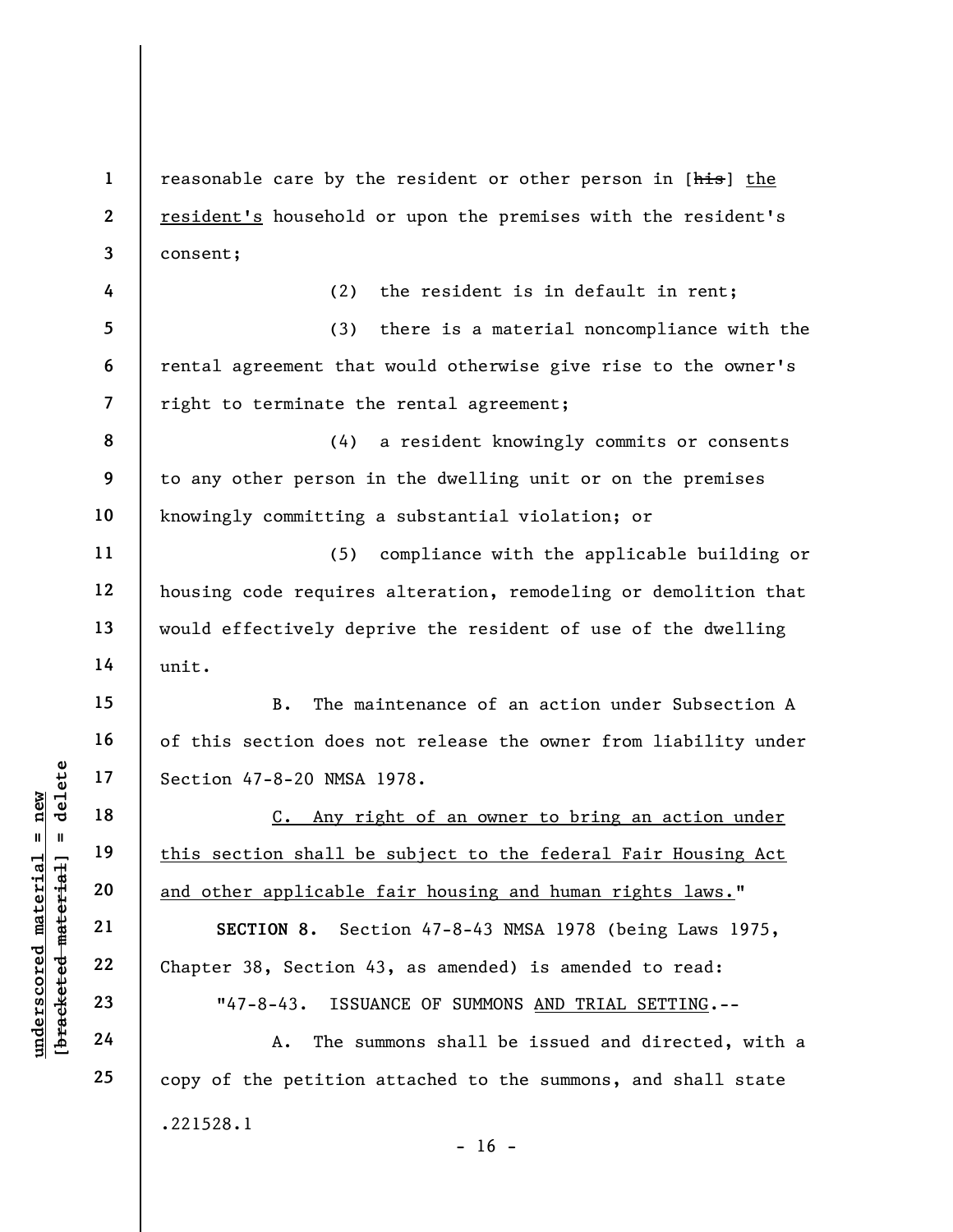underscored material = new [bracketed material] = delete 1 2 3 4 5 6 7 8 9 10 11 12 13 14 15 16 17 18 19 20 21 22 23 24 the cause of the complaint, the answer day for other causes of action and notice that if the defendant fails to appear, judgment shall be entered against [him] the defendant. The summons may be served pursuant to the New Mexico rules of civil procedure and returned as in other cases. Trial of the action for possession shall be set as follows: (1) for any matter brought by the owner for possession, not less than [seven or] fourteen days nor more than [ten] twenty-one days after the service of summons; or (2) for  $\lceil \frac{\text{any}}{\text{any}} \rceil$  a matter brought by the resident for possession, not less than three or more than five days after the service of summons. B. Upon finding of good cause, the court may continue the date of hearing on the action for possession [for up to seven days from the date of the initial hearing]. C. To the extent practicable, the court shall maintain a resource list of nonprofit legal service providers and state and local entities that provide rental assistance to qualifying applicants. A copy of the resource list shall be provided to the plaintiff at the time of filing of the petition and shall be served by the plaintiff along with the summons and copy of the complaint upon the defendant." SECTION 9. Section 47-8-46 NMSA 1978 (being Laws 1975, Chapter 38, Section 46, as amended) is amended to read:

"47-8-46. WRIT OF RESTITUTION.--

- 17 -

.221528.1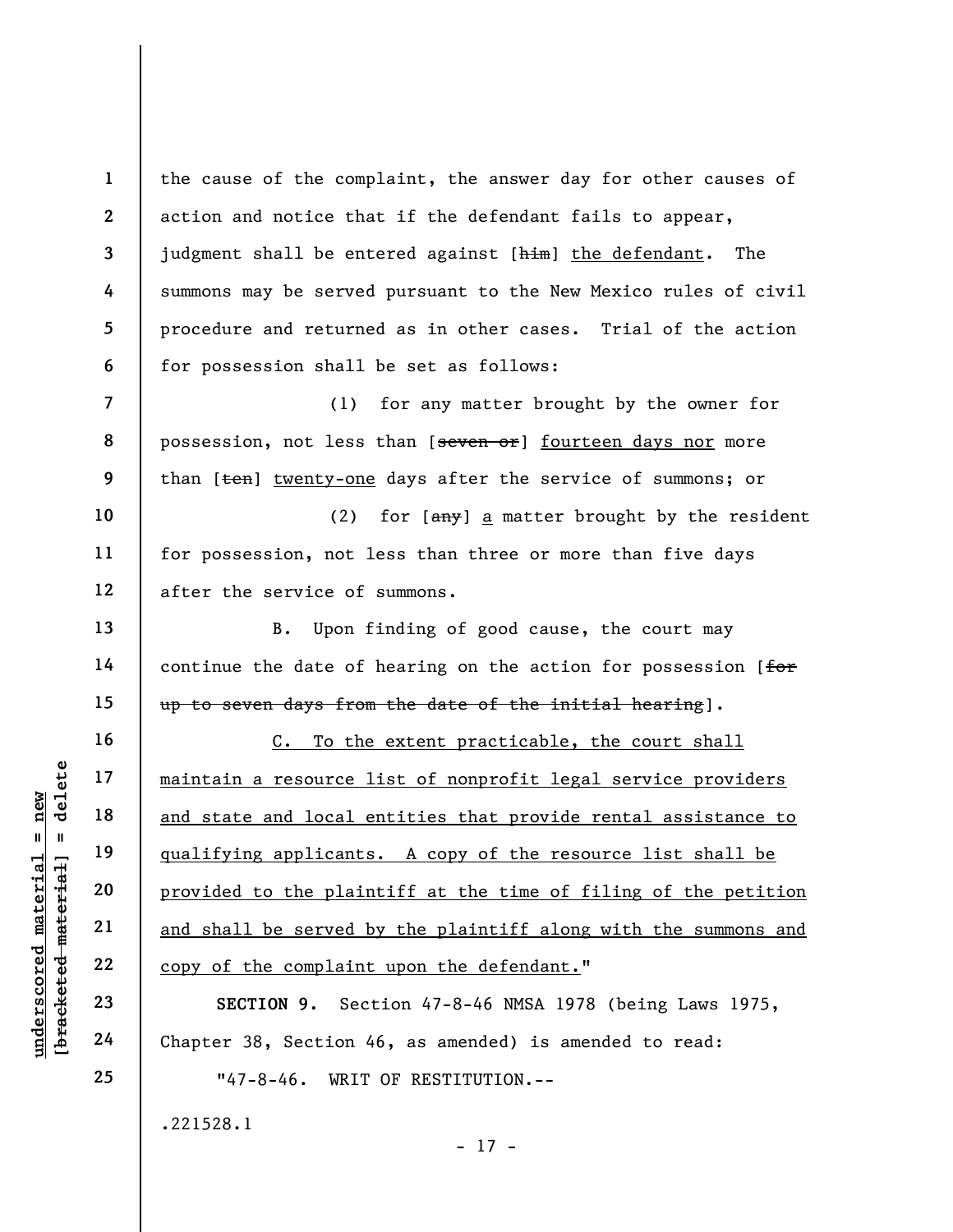1 2 3 4 5 6 7 8 9 10 11 12 13 14 15 16 17 18 19 A. Upon petition for restitution filed by the owner if judgment is rendered against the defendant for restitution of the premises, the court shall declare the forfeiture of the rental agreement and shall, at the request of the plaintiff or [his] the plaintiff's attorney, issue a [writ] judgment of restitution ordering the resident to vacate the premises by a specified date; provided that the resident shall be allowed not less than fifteen days nor more than twenty days to vacate the premises after entry of judgment and, upon good cause shown, may be allowed additional time to vacate the premises, and for good cause shown in a restitution case based upon grounds involving dangerous or disruptive conduct by the resident, the time allowed the resident to vacate may be shortened to not less than seven days. If the resident does not vacate the premises within the time ordered by the judgment, the court shall issue a writ of restitution directing the sheriff to restore possession of the premises to the plaintiff  $[ $\theta$ )]$ specified date not less than three nor more than seven days after entry of judgment].

underscored material = new [bracketed material] = delete B. Upon a petition for restitution filed by the resident, if judgment is rendered against the defendant for restitution of the premises, the court shall, at the request of the plaintiff or [his] the plaintiff's attorney, issue a writ of restitution directing the sheriff to restore possession of the premises to the plaintiff within twenty-four hours after .221528.1 - 18 -

20

21

22

23

24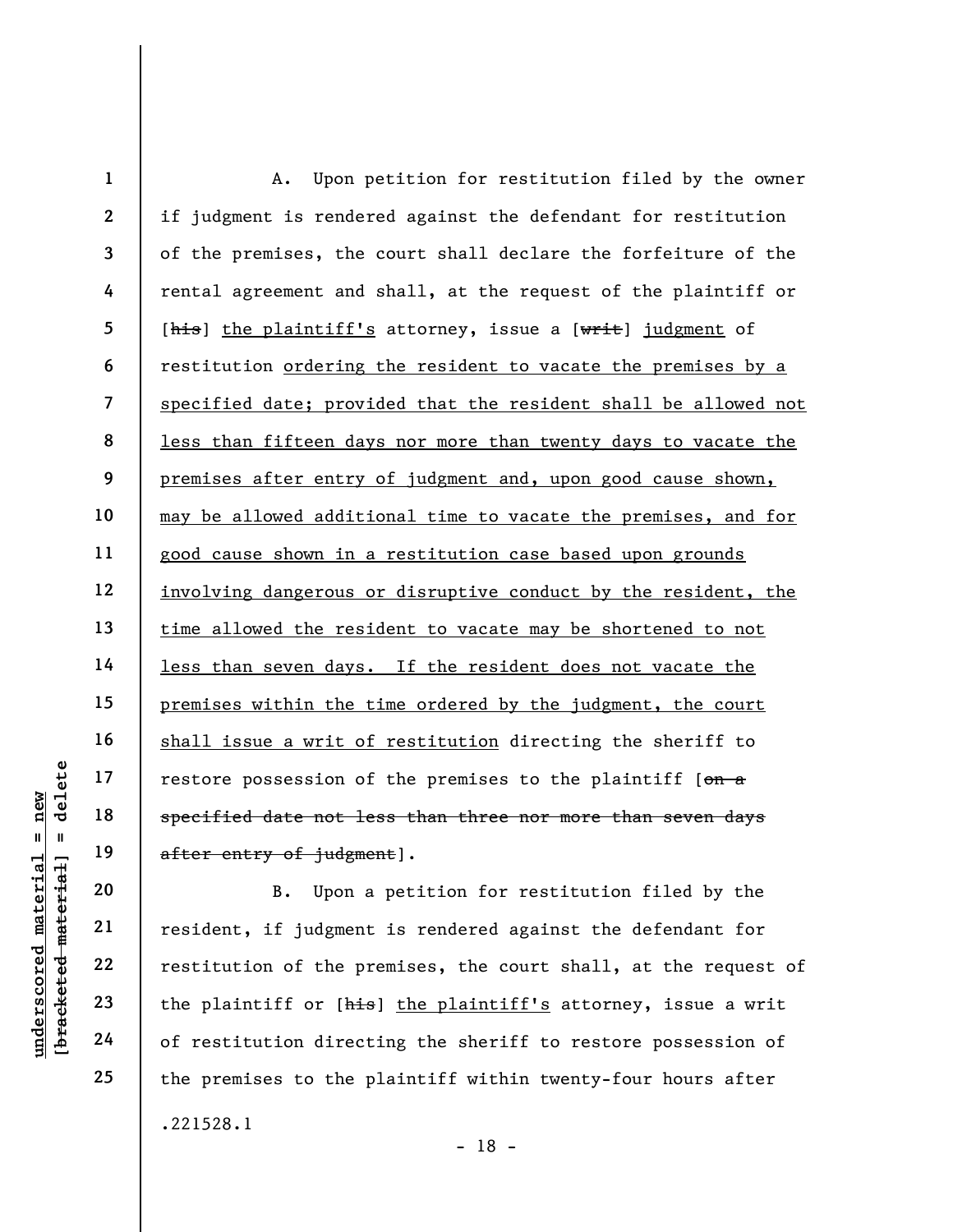entry of judgment.

1

|                                                         | $\mathbf{2}$             | C. In cases filed based on nonpayment of rent, if               |
|---------------------------------------------------------|--------------------------|-----------------------------------------------------------------|
|                                                         | 3                        | at any time prior to entry of judgment or prior to expiration   |
|                                                         | 4                        | of the period set by the court to vacate after entry of         |
|                                                         | 5                        | judgment, or for any longer period as ordered by the court, a   |
|                                                         | 6                        | resident tenders payment of all rent, costs, fees and interest  |
|                                                         | $\overline{\mathcal{L}}$ | accrued as of that date or as ordered by the court, the         |
|                                                         | 8                        | petition for writ of restitution shall be dismissed, any        |
|                                                         | 9                        | judgment shall be vacated and the tenancy shall continue under  |
|                                                         | 10                       | the rental agreement in place prior to the action by the owner. |
|                                                         | 11                       | Tender of amounts due may be made to the owner or to the court  |
|                                                         | 12                       | to be held in escrow for distribution to the owner upon         |
|                                                         | 13                       | dismissal of the petition."                                     |
|                                                         | 14                       | SECTION 10. Section 47-8-47 NMSA 1978 (being Laws 1975,         |
|                                                         | 15                       | Chapter 38, Section 47, as amended) is amended to read:         |
|                                                         | 16                       | "47-8-47. APPEAL STAYS EXECUTION.--                             |
| delete                                                  | 17                       | If either party feels aggrieved by the judgment,<br>Α.          |
| new                                                     | 18                       | that party may appeal as in other civil actions. An appeal by   |
| $\parallel$<br>- II                                     | 19                       | the defendant shall, automatically and without further order of |
| <u>rial</u><br>[4a]                                     | 20                       | the court, stay the issuance and execution of any writ of       |
| mate                                                    | 21                       | [provided that] After a notice of appeal is<br>restitution.     |
|                                                         | 22                       | filed, no writ of restitution shall be executed except on order |
|                                                         | 23                       | of the court entered after the filing date of the appeal.       |
| [ <del>bracketed mater</del><br>$\bm{{\rm underscore}}$ | 24                       | In cases in which the resident is the appellant,<br>B.          |
|                                                         | 25                       | [the execution of the writ of restitution shall not be stayed   |

.221528.1

- 19 -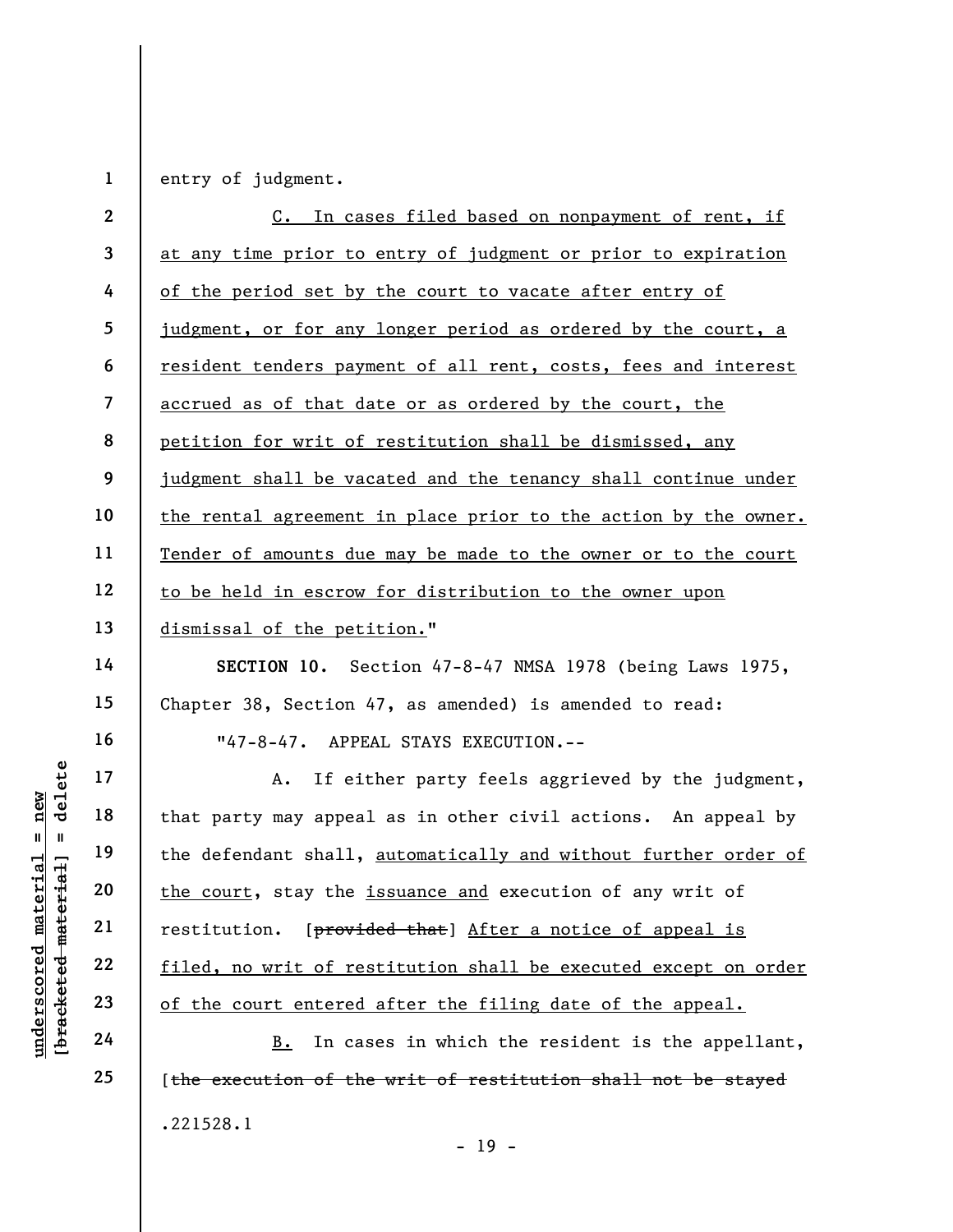underscored material = new [bracketed material] = delete 1 2 3 4 5 6 7 8 9 10 11 12 13 14 15 16 17 18 19 20 21 22 23 24 25 unless) the resident shall, within five days of the filing of the notice of appeal,  $[\frac{\text{day}}{\text{day}}]$  pay to the owner or into an escrow account with a professional escrow agent an amount equal to the rental amount that shall come due from the day following the judgment through the end of that rental period. The resident shall continue to pay the monthly rent established by the rental agreement at the time the complaint was filed, on a monthly basis on the date rent would otherwise become due. Payments pursuant to this subsection by a subsidized resident shall not exceed the actual amount of monthly rent paid by that resident. When the resident pays the owner directly, the owner shall immediately provide a written or electronic receipt to the resident upon demand. When the resident pays into an escrow account the resident shall cause such amounts to be paid over to the owner immediately upon receipt unless otherwise ordered by the court. Upon the failure of the resident or the escrow agent to make  $[a]$  the first partial payment within five days of the filing of a notice of appeal or a monthly rent payment on the first day rent would otherwise be due, the owner may serve [a three-day] an eleven-day written notice on the resident pursuant to Subsection D of Section 47-8-33 NMSA 1978. If the resident or the resident's escrow agent fails to pay the rent within the [three] eleven days, a hearing on the issue shall be scheduled within ten days from the date the court is notified of the failure to pay rent. In the case of an appeal .221528.1

 $- 20 -$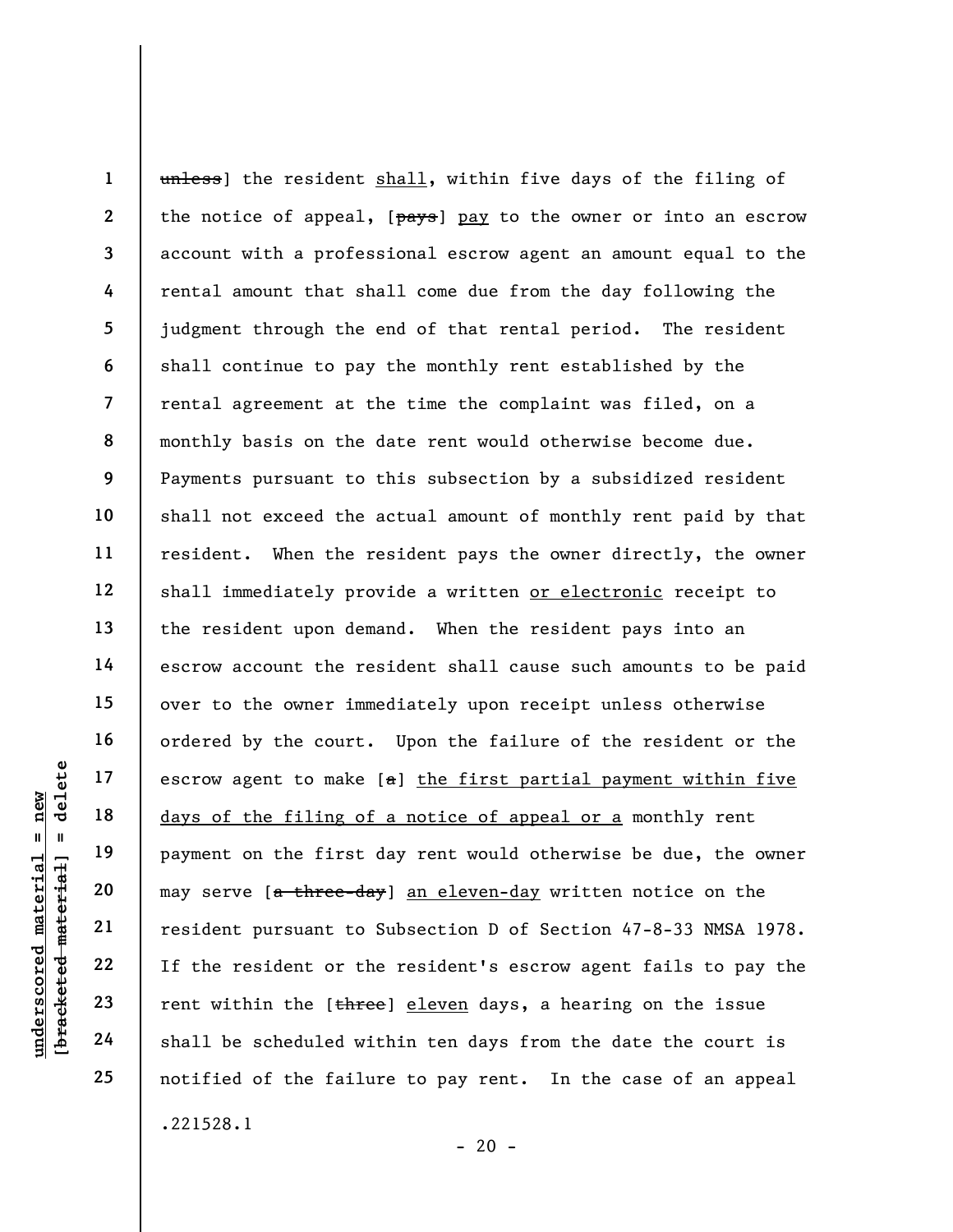3 de novo, the hearing shall be in the court in which the appeal will be heard. If, at the hearing, the court finds that rent has not been paid, the court shall immediately lift the stay and issue the writ of restitution unless the resident demonstrates a legal justification for failing to comply with the rent payment requirement.

C. If an owner refuses or is unavailable to accept a rent payment made pursuant to Subsection B of this section, the court shall permit the resident to pay the necessary amount to be held by the court.

 $[\frac{B-}{B}]$  D. In order to stay the execution of a money judgment, the trial court, within its discretion, may require an appellant to deposit with the clerk of the trial court the amount of judgment and costs or to give a supersedeas bond in the amount of judgment and costs with or without surety. Any bond or deposit shall not be refundable during the pendency of any appeal."

SECTION 11. A new section of the Uniform Owner-Resident Relations Act is enacted to read:

"[NEW MATERIAL] RENEWAL OF RENTAL AGREEMENT DURING A DECLARED EMERGENCY.--

UN EXECTION 11. A 1<br>
19 18 SECTION 11. A 1<br>
19 Relations Act is enac<br>
20 "[NEW MATERIAL]<br>
22 22<br>
23 23 disaster issued by the<br>
24 emergency or disaster A. In the event of a declaration of an emergency or disaster issued by the governor or a declaration of an emergency or disaster by joint resolution of the legislature that includes quarantine, isolation or social distancing .221528.1  $- 21 -$ 

1

2

4

5

6

7

8

9

10

11

12

13

14

15

16

17

18

19

20

21

22

23

24